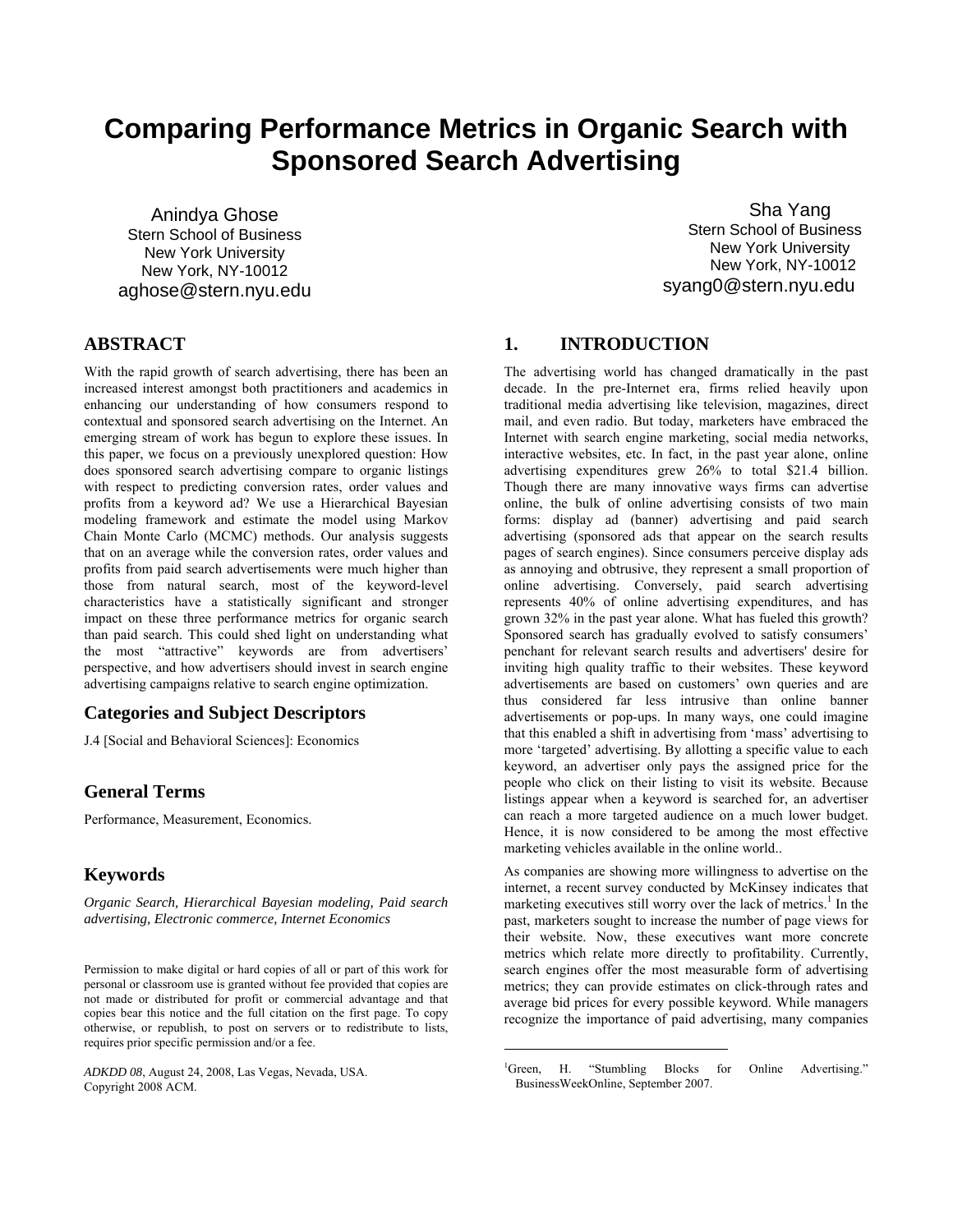have also begun investing heavily in search engine optimization (SEO) to improve their organic search results, either in addition or in lieu of search engine marketing (SEM). SEO refers to the process of tailoring a web site to optimize its unpaid (or "organic") ranking for a given set of keywords or phrases. SEM refers to investments in paid (or "sponsored") rankings. In 2007, search engine optimization accounted for 18% of all search engine marketing expenditures and is expected to grow as SEO is generally less expensive than paid search.<sup>2</sup> A survey conducted by the eMarketer revealed that 46% of online retailers found that SEO performed best, compared to 37% of retailers who preferred paid-per-click advertising.

Nevertheless, a question that interests many firms is which keywords will give them the best return-on-investment (ROI). For paid search, managers seek to find keywords that will result in high click-through rates and more importantly, higher conversion rates. In organic search, this is the same, but since search engine optimization depends on keyword type, firms' marketing dollars could also be tailored to focus on searches with a high rate of conversion.

Despite the growth of search advertising, our understanding of how consumers respond to sponsored search advertising on the Internet is still nascent. In this paper, we focus on a previously unexplored question: *How does the content of a keyword impact sponsored search versus natural search listings with respect to predicting conversion rates, order values and profits?* While an emerging stream of literature in sponsored search has looked at issues such as the impact of keyword attributes on sponsored search and spillover effects from keyword campaigns, no prior work has empirically analyzed this question. Given the shift in advertising from traditional banner advertising to search engine advertising, an understanding of the determinants of conversion rates and click-through rates in search advertising can be useful for both traditional and Internet retailers. This is particularly true for companies trying to decide between making investments in SEO versus investments in SEM. There is a growing debate on which of these two search mechanisms is more effective. On the one hand, because an advertiser can control the message of a paid search, one would expect higher conversions. On the other side, because people value the 'editorial integrity' of organic searches, one would expect higher conversions from them. Since firms are now trying to grapple with the trade-offs in each of these two forms of referrals, empirical research based on actual data from an advertiser can shed some light on these issues.

Using a unique panel dataset of several hundred keywords collected from a large nationwide retailer that advertises on Google, we study the effect of sponsored search advertising at a keyword level on consumer search, click and purchase behavior in electronic markets. We propose a Hierarchical Bayesian modeling framework in which we model consumers' behavior jointly with the advertiser's decision. We empirically estimate the impact of keyword attributes (such as the presence of *retailer information*, *brand information* and the *length of the keyword*) on consumer purchase propensities. This classification is motivated by prior work on the goals for users' web search such as [5, 19].

 $\overline{a}$ 

We find that while the mean conversion rate, mean order value and mean profit from paid search advertisements was much higher than that from a corresponding set of natural search listings available during the same time period, the various keyword level covariates have a stronger impact on natural search than on paid search.<sup>3</sup> In particular, the presence of *retailer-specific* information increases the *Conversion* rate, the *Order Value* and the *Profit* in both forms of search advertising – paid and natural. In contrast, while the presence of a *brand name* increases *Conversion* rates, *Order Value* and *Profit* in natural search, it does not affect any of these performance metrics in paid search. Finally, the *length* of a keyword negatively impacts the performance on all three metrics for natural search listings but only affects the *Order Value* in paid search.

# **2. DATA**

 $\overline{a}$ 

# **2.1 Data Description**

We first describe the data generation process for paid keyword advertisement since it differs on many dimensions from traditional offline advertisement. In sponsored search, advertisers who wish to market their product or services on the Internet submit their website information in the form of keyword listings to search engines. *A keyword may consist of one or more 'words'.* Bid values are assigned to each individual keyword to determine the placement of each listing among search results when a user performs a search. Basically, search engines pit advertisers against each other in auction-style bidding for the highest ad placement positions on search result pages. Once the advertiser gets a rank allotted for its keyword ad, these sponsored ads are displayed on the top left, and right of the computer screen in response to a query that a consumer types on the search engine. The ad typically consists of headline, a word or a limited number of words describing the product or service, and a hyperlink that refers the consumer to the advertiser's website after a click. This sponsored ad shows up next to the organic search results that would otherwise be returned using a separate criteria employed by the search engine. The serving of the ad in response to a query for a certain keyword is an impression. If the consumer clicks on the ad, he is led to the landing page of the advertiser's website. This is recorded as a click, and advertisers usually pay on a per click basis. In the event that the consumer ends up purchasing a product from the advertiser, this is recorded as a conversion.

The data used in this study is similar to that used in ([11]). It contains weekly information on paid search advertising from a large nationwide retail chain, which advertises on Google. The data span *all keyword advertisements* by the company during a period of three months in the first quarter of 2007, specifically for the 13 calendar weeks from January 1 to March 31. Unlike most datasets used to investigate on-line environments which usually comprise of browsing behavior only, our data are unique in that we have individual level stimulus (advertising) and response (purchase incidence).

<sup>&</sup>lt;sup>2</sup>Hallerman, D. "Search Engine Marketing: User and Spending Trends." eMarketer. January 2008.

<sup>&</sup>lt;sup>3</sup>Order Value refers to the price of the product that was sold during the transaction.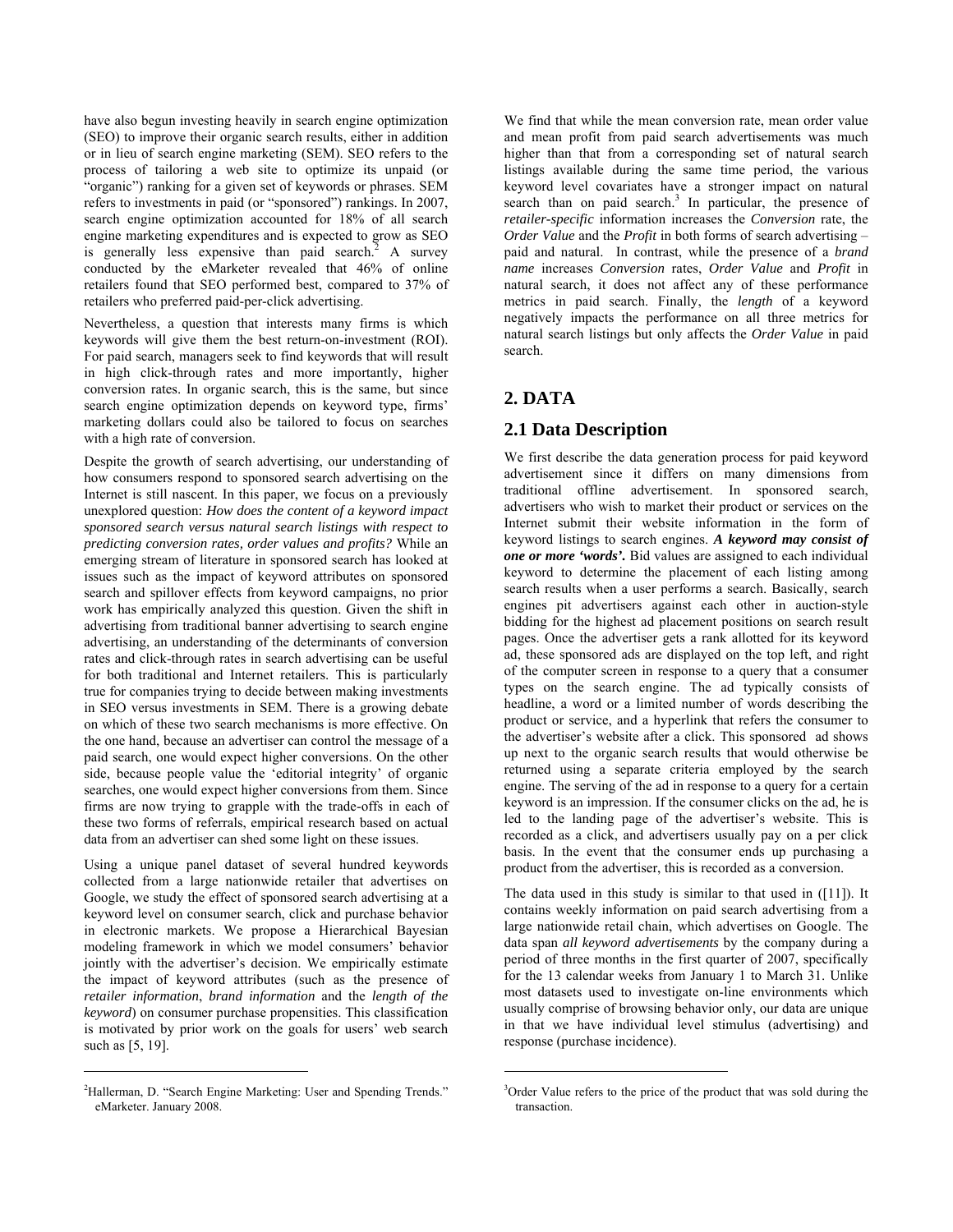Each keyword in our data has a unique advertisement ID. The data consists of the number of impressions, number of clicks, the average cost per click (CPC), the rank of the keyword, the number of conversions, the total revenues from a click (revenues from conversion) and the average order value for a given keyword for a given week. While a search can lead to an impression, and often to a click, it may not lead to an actual purchase (defined as a conversion). The product of CPC and number of clicks gives the total costs to the firm for sponsoring a particular advertisement. Thus the difference in total revenues and total costs gives the total profits accruing to the retailer from advertising a given keyword in a given week. Our data is aggregated at a weekly level.

Similar to the data on paid search results, our dataset has information that consists of conversions, order value and total revenues accruing from natural searches for the same retailer during the same time period. We compare the set of keyword advertisements across the 13-week period that appears in both the paid and natural listings. There are 776 unique keyword listings in the dataset given to us by the advertiser. However, not all keywords are sponsored by this advertiser in all the weeks in our sample. Similarly, there are certain weeks where the advertiser's link did not show up in the natural listings of Google in response to the user-generated query. Hence, we have a different number of observations for clicks and conversions from paid ads in comparison to the number of observations for clicks and conversions from the natural listings for the same product sold by the advertiser. Our mapping yielded a total of 2065 observations from the paid searches, and a total of 12382 observations from the natural searches. Table 1 reports the summary statistics. Interestingly, we note that the mean conversion rate was 5.4% and 2.76% from paid and natural searches, respectively. Similarly, the mean order value and profit from paid search advertisements was much higher than that from natural search listings.

There are three important keyword specific characteristics for a firm (the advertiser) when it advertises on a search engine ([11]). This includes whether the keyword should have (i) firmspecific information, (ii) brand-specific information, (iii) and the length (in words) of the keyword. A consumer seeking to purchase a digital camera is as likely to search for a popular brand name such as NIKON, CANON or KODAK on a search engine as searching for the generic phrase "digital camera" on the same search engine. Similarly, the same consumer may search for a retailer such as "BEST BUY" or "CIRCUIT CITY" on the search engine. In recognition of these electronic marketplace realities, search engines do not merely sell generic identifiers such as "digital cameras" as keywords, but also wellknown brand names that can be purchased by any third-party advertiser in order to attract consumers to its Web site. The length of the keyword is also an important determinant of search and purchase behavior but anecdotal evidence on this varies across trade press reports. Some studies have shown that the percentage of searchers who use a combination of keywords is 1.6 times the percentage of those who use single-keyword queries [19]. In contrast, in 2005 Oneupweb conducted a study to determine if the number of keywords in a search query was related to conversion rates. They focused their study on data generated by natural or organic search engine results listings and found that single-keywords have on average the highest

number of unique visitors. To investigate the impact of the length of a keyword, we constructed a variable that indicates the number of words in a keyword that a user queried for on the search engine (and in response to which the paid advertisement was displayed to the user).

We enhanced the dataset by introducing some keyword-specific characteristics such as *Brand*, *Retailer* and *Length*. For each keyword, we constructed two dummy variables, based on whether they were (i) branded or unbranded keywords and (ii) retailer-specific or non-retailer specific keywords. To be precise, for creating the variable in (i) we looked for the presence of a brand name (either a product-specific or a company specific) in the keyword, and labeled the dummy as 1 or 0, with 1 indicating the presence of a brand name. For (ii), we looked for the presence of the advertising retailer's name in the keyword, and then labeled the dummy as 1 or 0, with 1 indicating the presence of the retailer's name. There were no keywords that contained both retailer name and brand name information. This enabled a clean classification.

| Table 1: Summary Statistics of the Paid and Natural |  |
|-----------------------------------------------------|--|
| Matched Data (N Paid=2065; N Natural=12382)         |  |

| <b>Variable</b>                     | <b>Mean</b>   | Std.<br>Dev. | Min              | <b>Max</b>     |
|-------------------------------------|---------------|--------------|------------------|----------------|
|                                     |               |              |                  |                |
| Paid Retailer                       | 0.131         | 0.337        | $\boldsymbol{0}$ | $\mathbf{1}$   |
| Paid Brand                          | 0.599         | 0.49         | $\boldsymbol{0}$ | $\mathbf{1}$   |
| Paid Length                         | 2.42          | 0.81         | $\mathbf{1}$     | $\overline{5}$ |
| Paid Impressions                    | <u>919.91</u> | 3342.23      | $\mathbf{1}$     | 97424          |
| Paid Clicks                         | 79.1          | 818.15       | $\mathbf{0}$     | 33330          |
| Paid Conversion                     | 0.054         | 0.213        | $\boldsymbol{0}$ | 1              |
| Rate<br>Log(Paid Order              | 1.176         | 1.945        | $\boldsymbol{0}$ | 7.13           |
| Value)<br>Log(Paid Revenue)         | 1.37          | 2.32         | $\boldsymbol{0}$ | 10.73          |
| Log(Paid Profit)                    | 0.667         | 2.77         | $-4.92$          | 10.71          |
| Natural Retailer                    | 0.394         | 0.49         | $\boldsymbol{0}$ | $\mathbf{1}$   |
| Natural Brand                       | 0.603         | 0.465        | $\boldsymbol{0}$ | 1              |
| Natural_Length                      | <u>2.16</u>   | 1.03         | $\mathbf 1$      | $\overline{5}$ |
| Natural Clicks                      | 51.58         | 776.04       | $\mathbf{1}$     | 36308          |
| Log(Natural Order                   | 0.37          | <u>1.23.</u> | $\boldsymbol{0}$ | 0.675          |
| Value)<br><b>Natural Conversion</b> | 0.0276        | 0.15         | $\boldsymbol{0}$ | 1              |
| Rate<br>Log(Natural Profit)         | 0.433         | 1.48         | $\boldsymbol{0}$ | 10.35          |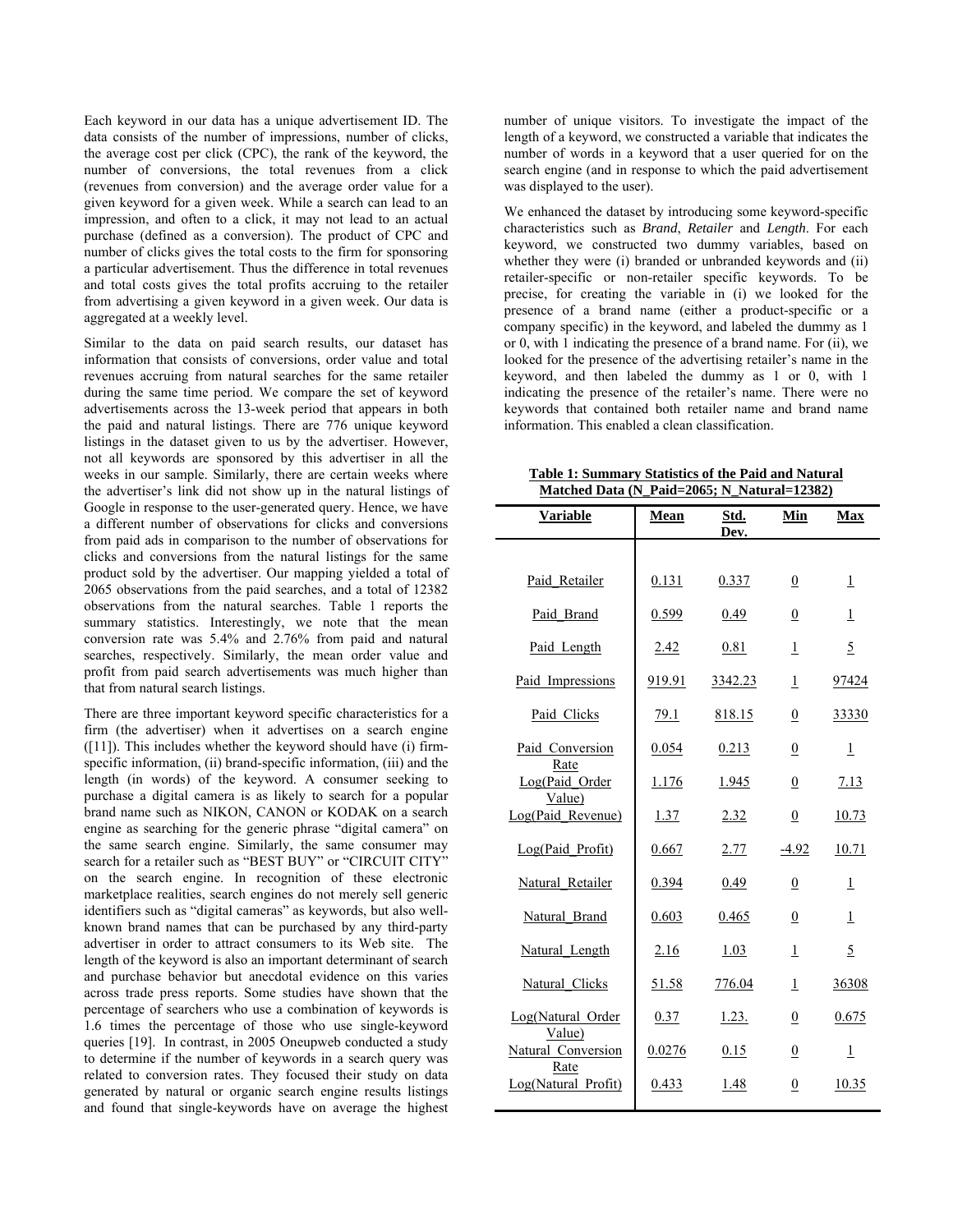# **3. EMPIRICAL MODEL: COMPARING PERFORMANCE METRICS IN PAID AND ORGANIC SEARCH**

An important determinant of the effectiveness of sponsored search advertising is the extent to which the same keyword also appears in the natural or organic listings of the search engine. Organic rankings are determined by the content of the website and the website's "relative importance". In organic search there is no guarantee as to specific ranking positions or the timing for rankings to appear/change. In order to improve rankings a firm almost always requires changes to website content and/or structure. [17] conducted a survey with 425 respondents, wherein more than 77% of participants favored non-sponsored links more than the sponsored links, as offering sources of trusted, unbiased information. Based on a survey of 1,649 Web users, [15] found that 60% of Google users reported non-sponsored results to be more relevant than sponsored. This was even higher for predominantly Google users (70%). [21] investigated the relevance of sponsored and non-sponsored links for e-commerce queries on the major search engines, and found that average relevance ratings for sponsored and non-sponsored links are practically the same, although the relevance ratings for sponsored links are statistically higher. These studies then beget the question that if natural searches lead to more purchases than sponsored ads, then to what extent should firms invest in sponsored search advertisements.



Figure 1a: Distribution of Revenues from Paid Search Across Weeks



Figure 1b: Distribution of Revenues from Natural Search Across Weeks

Figures 1a and 1b show that there are considerable differences in the revenues accruing from paid and natural search over time. In this section, we intend to compare the impact of the three keyword covariates on the performance of paid vs. natural searches. More specifically, we compare the impact of the three covariates on conversion rates, order value and profit accruing from paid (sponsored) search to those from natural (organic) searches. The study of these three metrics enables us to get better insights into the factors that drive product sales and profitability for retailers in the search engine advertising industry.

## **3.1 Modeling Conversion**

We cast our model in a Hierarchical Bayesian (HB) framework and estimate it using Markov chain Monte Carlo methods (see [28] for a detailed review of such models). In HB models, probability distributions are used to quantify prior beliefs about the parameters which are updated with the information from the data to yield a posterior distribution. The HB model is called "hierarchical" because it has two levels. At the higher level, we assume that individuals' parameters (betas) are described by a multivariate normal distribution. Such a distribution is characterized by a vector of means and a matrix of covariances. At the lower level we assume that, given an individual's betas, his/her probabilities of achieving some outcome (choosing products, or rating brands in a certain way) is governed by a particular model, such as multinomial logit or linear regression [28].

Recent advances in computational techniques such as MCMC methods have proven to be very useful in estimating such models. Rather than deriving the analytic form of the posterior distribution, MCMC methods substitute a set of repetitive calculations that, in effect, simulate draws from this distribution. These Monte Carlo draws are then used to calculate statistics of interest such as parameter estimates and confidence intervals. The idea behind the MCMC engine that drives the HB revolution is to set up a Markov chain that generates draws from posterior distribution of the model parameters [28]. An advantage of estimating hierarchical Bayes (HB) models with Markov chain Monte Carlo (MCMC) methods is that it yields estimates of all model parameters, including estimates of model parameters associated with specific respondents (which in our case translates into keywords). We use the Metropolis-Hastings algorithm with a random walk chain to generate such draws  $([6])$ .

We postulate that the decision of whether to click and purchase in a given week will be affected by the probability of advertising exposure (for example, through the rank of the keyword) and individual differences (both observed and unobserved). Among the  $n_{ii}$  click-throughs of paid searches, there are  $m_{ii}$  click-throughs that lead to purchases for keywords i at week j. Let us further assume that the probability of making a purchase is  $q<sub>ii</sub>$ . Then, the likelihood of the number of purchases is specified as:

$$
f(m_{ij}^P) = \frac{n_{ij}^P!}{m_{ij}^P!(n_{ij}^P - m_{ij}^P)!} q_{ij}^{P^{m_{ij}^P}} (1 - q_{ij}^P)^{n_{ij}^P - m_{ij}^P}
$$
\n(1.1)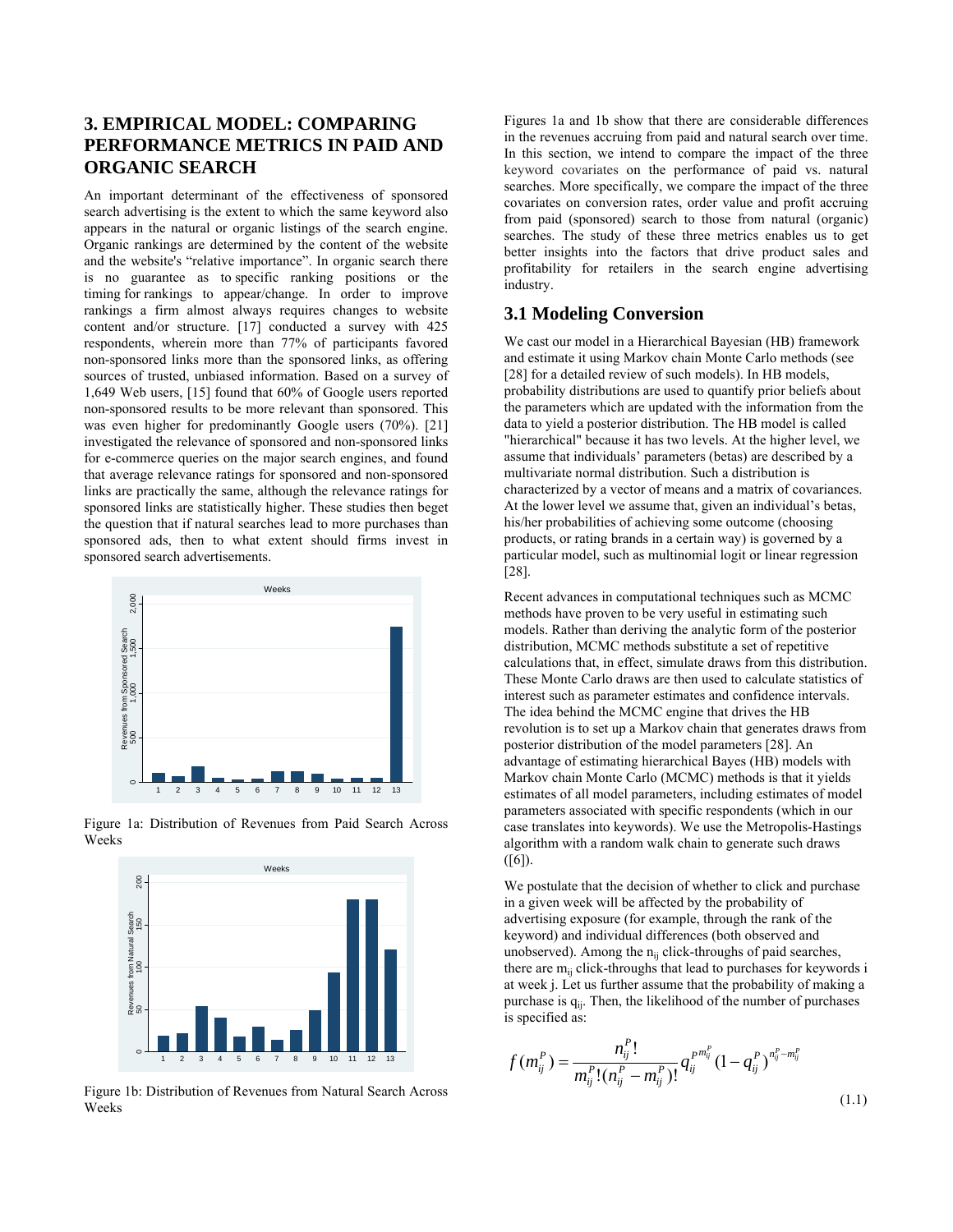Note that the superscript P stands for paid searches, and the superscript N stands for natural searches. Similarly, for natural searches, the likelihood of the number of purchases is specified as:

$$
f(m_{ij}^N) = \frac{n_{ij}^N!}{m_{ij}^N!(n_{ij}^N - m_{ij}^N)!} q_{ij}^{N^{m_{ij}^N}} (1 - q_{ij}^P)^{n_{ij}^N - m_{ij}^N}
$$
 (1.2)

Next we derive the conversion probabilities in paid and organic searches. Different keywords are associated with different products. Since product-specific characteristics can influence consumer conversion rates, it is important to control for unobserved product characteristics that may influence conversion rates once the consumer is on the website of the advertiser. Hence, we include the three keyword characteristics to proxy for the unobserved keyword heterogeneity stemming from the different products sold by the advertiser. This leads us to model the conversion probabilities as follows:

$$
q_{ij}^{P} = \frac{\exp(\alpha_i + \beta_1 Retailer_i + \beta_2Brand_i + \beta_3Length_i + \varepsilon_{ij})}{1 + \exp(\alpha_i + \beta_1Retailer_i + \beta_2Brand_i + \beta_3Length_i + \varepsilon_{ij})}
$$
(1.3)

$$
q_{ij}^N = \frac{\exp(\gamma_i + \delta_1 Retailer_i + \delta_2Brand_i + \delta_3Length_i + \eta_{ij})}{1 + \exp(\gamma_i + \delta_1Retailer_i + \delta_2 Brand_i + \delta_3Length_i + \eta_{ij})}
$$
(1.4)

To complete the specification, we have

$$
\varepsilon_{ij} \sim N(0, \sigma_{P,C}^2)
$$
 (1.5)

$$
\eta_{ij} \sim N(0, \sigma_{N,C}^2)
$$
 (1.6)

$$
\theta_i = (\alpha_i, \gamma_i)' \sim MVN(\overline{\theta^c}, \Sigma^c)
$$
\n(1.7)

When specifying the distribution of the intercept and the error terms, we use *N* to denote a normal distribution and *MVN* to denote a multivariate normal distribution.

### **3.2 Modeling Order Value**

 $\overline{a}$ 

Note that the order value (the price of the product) is always positive. This implies that the data will be left censored. In censored data, it is well known that the use of simple OLS regressions leads to inconsistent estimates [33]. Hence, we use a Tobit specification to model the order values.4

We assume there is a latent spending intention ( $z_{ij}^{P,Order}$ ) of a consumer that determines how much to spend for keyword i at order j through a paid advertisement. Hence, we have

$$
y_{ij}^{P,Order} = z_{ij}^{P,Order} \qquad \text{if } z_{ij}^{P,Order} > 0 \tag{1.8}
$$

$$
y_{ij}^{P,Order} = 0 \qquad \qquad \text{if } z_{ij}^{P,Order} \leq 0 \qquad (1.9)
$$

Similarly, for natural searches, we have

$$
y_{ij}^{N,Order} = z_{ij}^{N,Order} \qquad \text{if } z_{ij}^{N,Order} > 0 \tag{1.10}
$$

$$
y_{ij}^{N,Order} = 0 \qquad \text{if } z_{ij}^{N,Order} \le 0 \qquad (1.11)
$$

We model the latent buying intention of consumers from paid advertisements and natural listings, respectively, as follows:

$$
z_{ij}^{P,Order} = \alpha_i^{P,Order} + \beta_1^{P,Order} \text{Retailer}_i + \beta_2^{P,Order} \text{Brand}_i +
$$
  

$$
\beta_3^{P,Order} \text{Length}_i + \varepsilon_i^{P,Order}
$$
 (1.12)

$$
z_{ij}^{N,Order} = \alpha_i^{N,Order} + \beta_1^{N,Order} \text{Retailer}_i + \beta_2^{N,Order} \text{Brand}_i +
$$
  
\n
$$
\beta_3^{N,Order} \text{Length}_i + \varepsilon_{ij}^{N,Order}
$$
\n(1.13)

To complete the model specification, we have

$$
\varepsilon_{ij}^{P,Order} \sim N(0, \sigma_{P,Order}^2)
$$
\n(1.14)

$$
\varepsilon_{ij}^{N,Order} \sim N(0, \sigma_{N,Order}^2)
$$
 (1.15)

$$
(\alpha_i^{P,Order}, \alpha_i^{N,Order}) \sim MVN(\overline{\alpha^{Order}}, \Sigma^{Order})
$$
\n(1.16)

### **3.3 Modeling Profit**

 $\overline{a}$ 

Note that *Profit* can have both negative and positive values because the total revenues from an advertisement may be less than the total costs incurred for displaying that paid advertisement. Hence, we can use an ordinary least squares (OLS) regression to model the paid profit. We model the profit of the paid searches in the form of the following regressions:

<sup>&</sup>lt;sup>4</sup>The Tobit model is an econometric method that describes the relationship between a non-negative dependent variable *yi* and an independent variable (or vector)  $x_i$ . The model supposes that there is a latent (i.e. unobservable) variable  $y_i$ . This variable linearly depends on  $x_i$ via a parameter (vector) β which determines the relationship between the independent variable (or vector)  $x_i$  and the latent variable  $y_i$  (just as in a linear model). In addition, there is a normally distributed error term  $u_i$  to capture random influences on this relationship. The observable variable  $y_i$  is defined to be equal to the latent variable whenever the latent variable is above zero and zero otherwise. If the relationship parameter β is estimated by regressing the observed  $y_i$  on  $x_i$ , the resulting ordinary

least squares estimator is inconsistent. [2] has proven that the likelihood estimator for this model is consistent.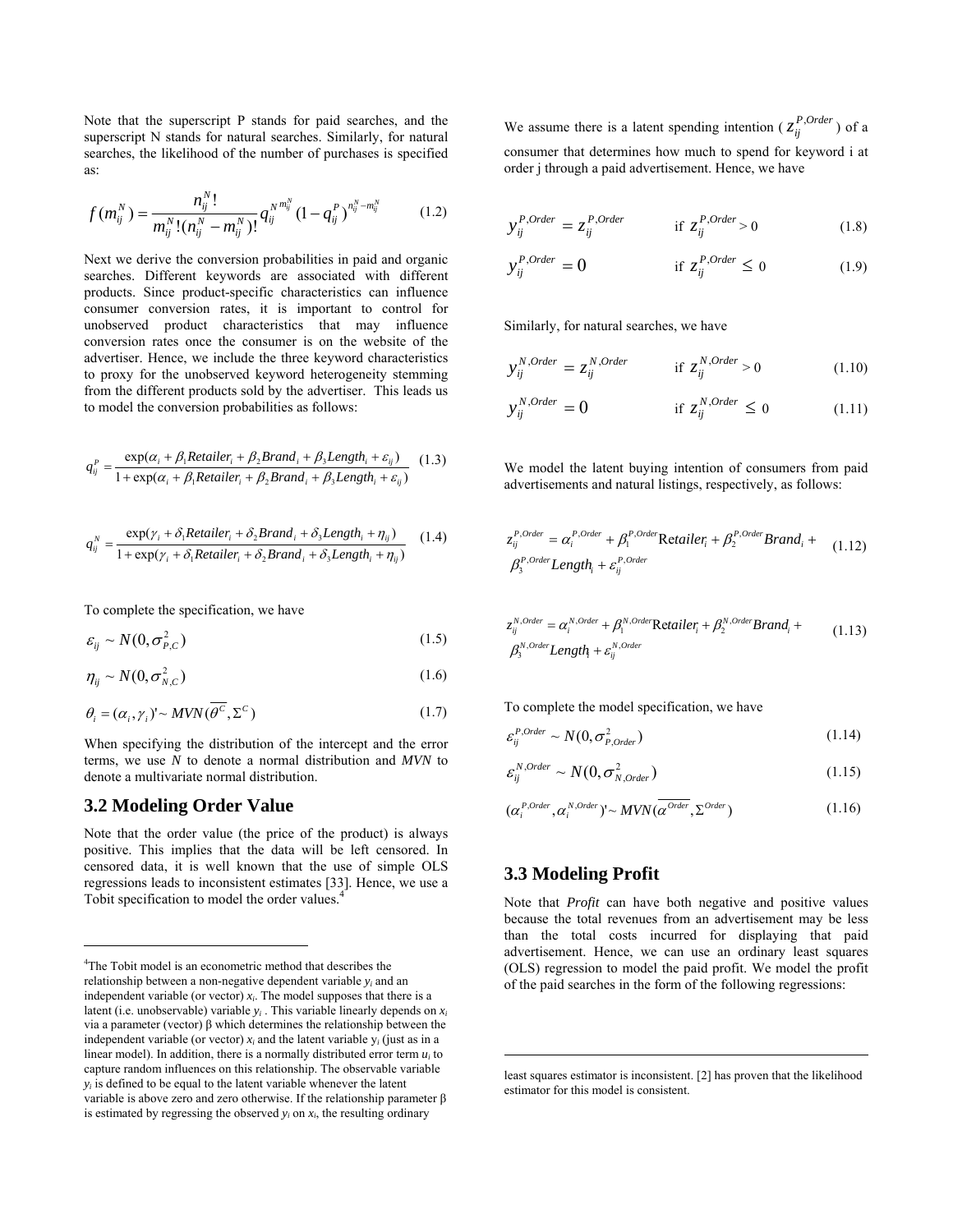$$
y_j^{P, \text{Popit}} = \alpha_i^{P, \text{Projit}} + \beta_1^{P, \text{Projit}} \text{Retailer}_i + \beta_2^{P, \text{Popit}} \text{Brand}_i +
$$
  

$$
\beta_3^{P, \text{Popit}} \text{Length}_i + \varepsilon_j^{P, \text{Propit}}
$$
 (1.17)

Note that the profit in natural searches is always positive. This is because there are no direct advertising costs involved for the retailer for selling through natural listings, and hence profits are simply equal to revenues in this case. This implies that the data on profits from natural searches will be left censored. Hence, we use a Tobit specification to model the profit of the natural searches as follows:

$$
y_{ij}^{N, \text{Pr}} \circ \text{fit} = z_{ij}^{N, \text{Pr}} \circ \text{fit} \quad \text{if } z_{ij}^{N, \text{Pr}} \circ \text{fit} > 0 \tag{1.18}
$$

$$
y_{ij}^{N, \text{Pr}} \sigma^{fit} = 0 \qquad \text{if } z_{ij}^{N, \text{Pr}} \sigma^{fit} \le 0 \qquad (1.19)
$$

As before, we model the latent buying intention from natural listings as follows:

$$
z_{ij}^{N, \text{Proj} i} = \alpha_i^{N, \text{Proj} i} + \beta_1^{N, \text{Proj} i} \text{Retailer}_i + \beta_2^{N, \text{Proj} i} \text{Brand}_i +
$$
  

$$
\beta_3^{N, \text{Proj} i} \text{Length}_i + \varepsilon_{ij}^{N, \text{Proj} i}
$$
 (1.20)

To complete the model specification, we have the following:

$$
\varepsilon_{ij}^{P,\text{Profit}} \sim N(0, \sigma_{P,\text{Profit}}^2)
$$
\n(1.21)

$$
\varepsilon_{ij}^{N, \text{Pr}} \sigma^{fit} \sim N(0, \sigma_{N, \text{Pr}}^2)
$$
\n(1.22)

$$
(\alpha_i^{P,Projit}, \alpha_i^{N,Projit}) \sim MVN(\overline{\alpha^{Projit}}, \Sigma^{Projit})
$$
 (1.23)

# **3.4 Results**

We now examine the effect of keyword covariates at the mean level (see Tables 2a, 2b and 2c). The overall pattern of the results indicates that the presence of *retailer name*, *brand name* and the *length* of the keyword are associated with the decision to purchase, the amount of purchase and the firm's overall profit in any given week. Specifically, the presence of *retailer-specific* information is associated with an increase in the *Conversion* rate, the *Order Value* and the *Profit* in both forms of search advertising – paid and natural. In contrast, while the presence of a *brand name* is associated with an increase in *Conversion* rates, *Order Value* and *Profit* in natural search, it impact on any of these performance metrics in paid search is not statistically significant. Finally, the *length* of a keyword is negatively associated with an increase in the performance on all three metrics for natural search listings. In the case of paid search, the impact of the keyword length has a statistically significant and negative impact only on the *Order Value*. Thus, we see that longer keywords generally tend to have a detrimental affect on keyword performance such as conversion rates and profits.

**Table 2a: Coefficient Estimates for Predicting Conversion5**

|         | Intercept | Retailer |        | Brand Length |         | $\Sigma^C$ |
|---------|-----------|----------|--------|--------------|---------|------------|
| Paid    | $-5.124$  | 2.465    | 0.228  | $-0.074$     | 4.301   | 1.245      |
|         | (0.301)   | (0.259)  | (0.24) | (0.105)      | (0.314) | (0.313)    |
| Natural | $-7.370$  | 0.562    | 0.488  | $-0.192$     | 11.314  | 0.572      |
|         | (0.537)   | (0.179)  | (0.21) | (0.093)      | (1.826) | (0.228)    |

**Table 2b: Coefficient Estimates for Predicting Order Value** 

|         | Intercept | Retailer Brand |        | Length   | $\sigma^2$ | $\Sigma^{Order}$ |
|---------|-----------|----------------|--------|----------|------------|------------------|
| Paid    | $-2.997$  | 3.803          | 0.416  | $-0.593$ | 15.22      | 13.079           |
|         | (0.78)    | (0.63)         | (0.47) | (0.27)   | (1.13)     | (1.91)           |
| Natural | $-13.08$  | 3.681          | 1.775  | $-1.154$ | 48.16      | 11.260           |
|         | (0.97)    | (0.69)         | (0.63) | (0.29)   | (2.7)      | (2.14)           |

**Table 2c: Coefficient Estimates for Predicting Profit** 

|         |                      | Intercept Retailer Brand Length $\sigma^2$ |       |                                                     |                   | $\Sigma^{Profit}$ |
|---------|----------------------|--------------------------------------------|-------|-----------------------------------------------------|-------------------|-------------------|
| Paid    | 0.505<br>(0.276)     | 2.144                                      | 0.207 | $-0.177$<br>$(0.238)$ $(0.167)$ $(0.101)$ $(0.176)$ | 5.192             | 1.559<br>(0.167)  |
| Natural | $-15.352$<br>(1.123) | 4.325<br>(0.799)                           | 2.042 | $-1.344$<br>$(0.737)$ $(0.339)$                     | 66.049<br>(3.675) | 15.059<br>(2.831) |

How do these estimates translate into actual percentage changes? In 'Paid' search, the presence of retailer information in the keyword increases conversion rates by 131 %, an increase in length of the keyword by one word decreases order value by 7.7 % while the presence of retailer information in the keyword increases profit by 5.2 %. In 'Natural' search, the presence of

 $\overline{a}$ 

<sup>5</sup> Posterior means and posterior standard deviations (in the parenthesis) are reported, and estimates that are significant at 95% are bolded in Tables 2a -2c.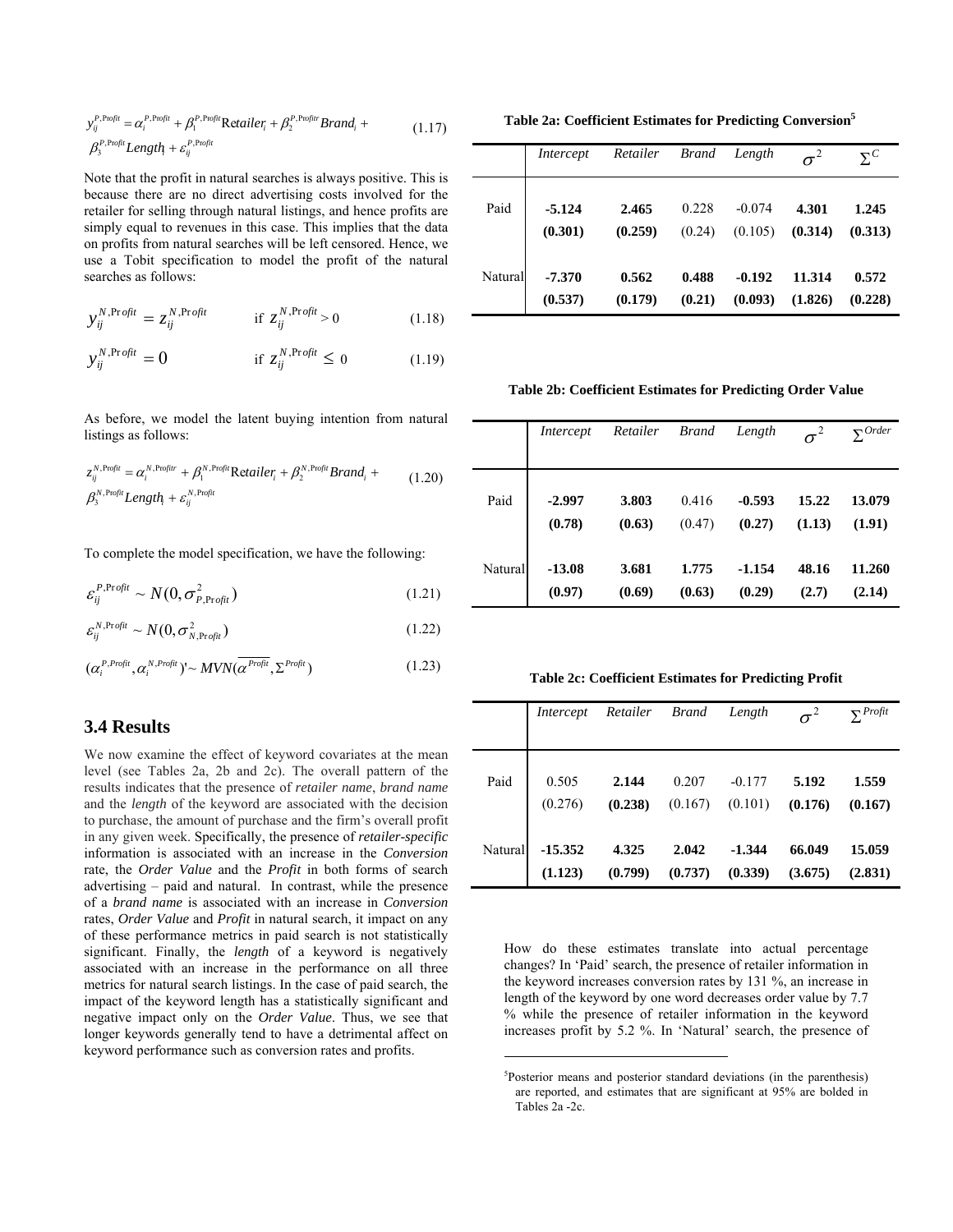retailer information in the keyword increases conversion rates by 29.74 %, the presence of brand information in the keyword increases conversion rates by 42.93 %, and an increase in length of the keyword by 1 word decreases conversion rate by 5.41 %. In 'Natural' search, the presence of retailer information in the keyword increases order value by 67.61 %, the presence of brand information in the keyword increases order value by 45.19 % and an increase in length of the keyword by 1 word decreases order value by 20.01%. In 'Natural' search, the presence of retailer information in the keyword increases profit by 68.32 %, the presence of brand information in the keyword increases profit by 44.26 % and an increase in length of the keyword by 1 word decreases profit by 10.71 %. These results are summarized in Table 3 below.

**Table 3: Summary of Percentage Effects of Keyword Covariates Based on Estimates from Tables 2a-2c. 6**

|                         | Retailer | <b>Brand</b> | Length     |
|-------------------------|----------|--------------|------------|
|                         |          |              |            |
| Paid Conversion Rate    | 131%     | NΑ           | NΑ         |
| Paid Order Value        | 70.4%    | <b>NA</b>    | $-7.7\%$   |
| Paid Profit             | 52%      | NA           | NA.        |
| Natural Conversion Rate | 29 74%   | 42.93%       | $-5.45\%$  |
| Natural Order Value     | 67.61%   | 45.19%       | $-20.01\%$ |
| Natural Profit          | 68.32%   | 44 26%       | $-10.71\%$ |

To analyze whether the differences in the impact of different covariates on the performance metrics between 'Paid' and 'Natural' searches were statistically significant, we conducted pairwise t-tests. The analyses reveals that the presence of retailer information is associated with a bigger impact on paid search advertisements than natural search listings in predicting conversion rates. However, we cannot say anything conclusively about either the differential impact of retailer information or the impact of keyword length in predicting average order values between paid and natural searches.

### **4. RELATED WORK**

 $\overline{a}$ 

Our paper is related to several streams of research. First, it contributes to recent research in online advertising in economics and marketing by providing the first known empirical analysis of sponsored search keyword advertising. Much of the existing academic (e.g., [7]) on advertising in online world has focused on measuring changes in brand awareness, brand attitudes, and purchase intentions as a function of exposure. This is usually done via field surveys or laboratory experiments using individual (or cookie) level data. In contrast to other studies which measure (individual) exposure to advertising via

aggregate advertising dollars ([18]), we use data on individual search keyword advertising exposure. [24] looks at online banner advertising. Because banner ads have been perceived by many consumers as being annoying, traditionally they have had a negative connotation associated with it. Moreover, it was argued that since there is considerably evidence that only a small proportion of visits translate into final purchase ([27]), click-through rates may be too imprecise for measuring the effectiveness of banners served to the mass market. Interestingly however, [24] found that banner advertising actually increases purchasing behavior, in contrast to conventional wisdom. A large literature in economics sees advertising as necessary to signal some form of quality ([16], [26]). There is also an emerging theoretical stream of literature exemplified by ([3] [8], [22], and [32]) that examines auction price and mechanism design in sponsored keyword auctions.

Despite the emerging theory work, very little empirical work exists in online search advertising that looks at conversions and profits. This is primarily because of difficulty for researchers to obtain such advertiser-level data. [5, 19] classifies queries as *informational*, *navigational*, and *transactional* based on the expected type of content destination desired and analyze click through patterns of each. They find that about 80% of Web queries are *informational* in nature, approximately 10% each being *transactional*, and *navigational*. [20, 21] investigate the relevance of sponsored and non-sponsored links for e-commerce queries on the major search engines. Other empirical work has so far focused on search engine performance ([4], [31]). Moreover, the handful of studies that exist in search engine marketing have typically analyzed publicly available data from search engines. [1] look at the presence of quality uncertainty and adverse selection in paid search advertising on search engines. [14] examine the factors that drive variation in prices for advertising legal services on Google. [30] studied the conversion rates of hotel marketing keywords to analyze the profitability of different campaign management strategies. Our previous work ([11], [12]) has analyzed the impact of different keyword covariates on sponsored search, and estimated the cross-selling potential from a keyword. In a related paper, [13] we estimate the inter-dependence between natural search listings and paid search advertisements and vice-versa, and conduct policy simulations to investigate if these two processes have a complementary or substitutive effect on each other's clickthrough rates.

However, none of these studies compared the performance of sponsored search with natural search by examining the impact of keyword content on performance metrics like conversion rates, order value and profit. To summarize, our research is distinct from extant online advertising research as it has largely been limited to the influence of banner advertisements on attitudes and behavior, and to studying the performance of sponsored search advertisements. The domain of natural search listings has largely been ignored. We contribute to the literature by empirically comparing various performance metrics in sponsored search with natural search listings by estimating the impact of different keyword characteristics on paid and natural search listings.

<sup>&</sup>lt;sup>6</sup>Percentage effects for statistically insignificant estimates in Tables 2a-2c are not computed and listed as NA.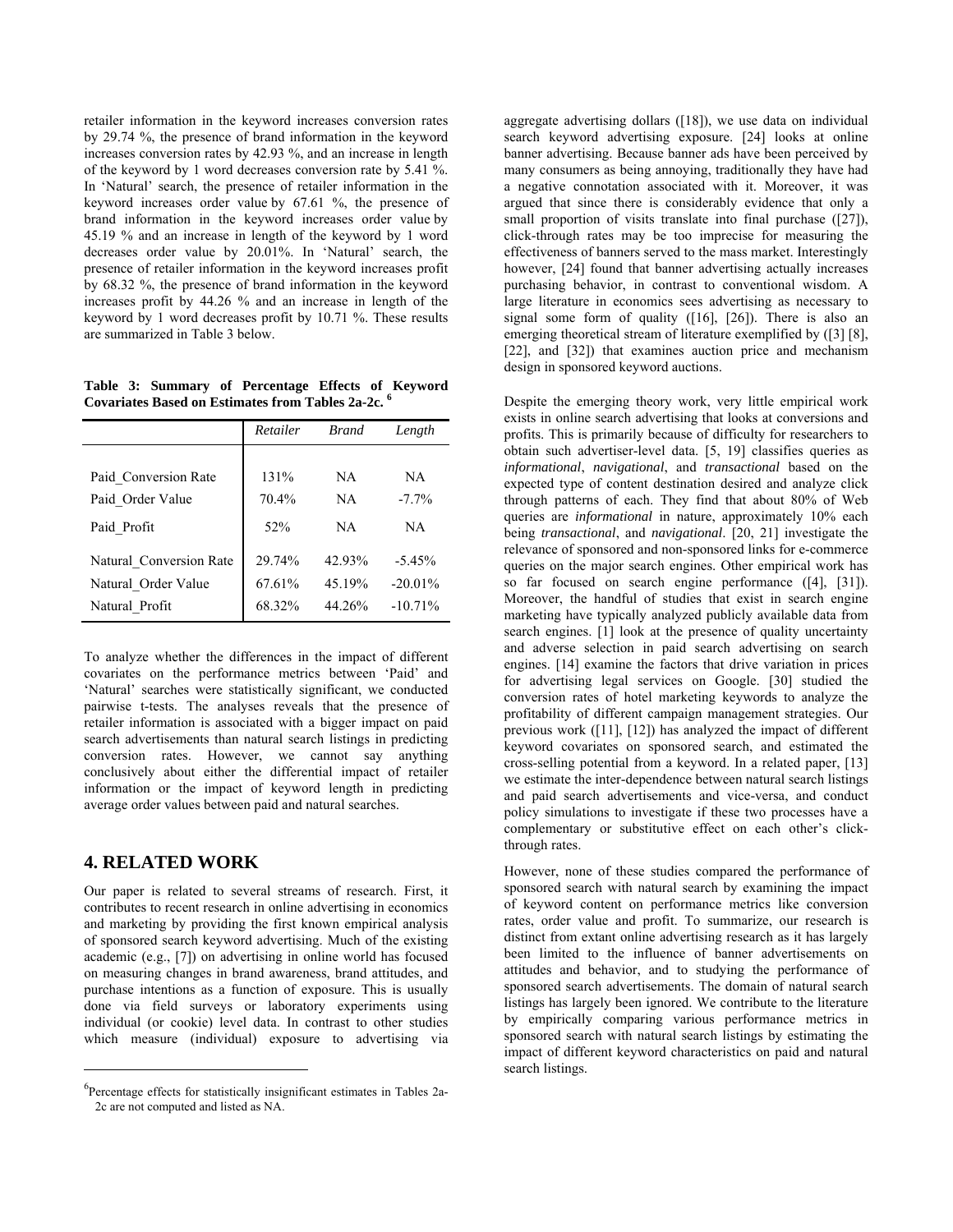## **5. CONCLUSIONS AND FUTURE WORK**

In most search-based advertising services, a company sets a daily budget, selects a set of keywords, determines a bid price for each keyword, and designates an ad associated with each selected keyword. If the company's spending has exceeded its daily budget, however, its ads will not be displayed. With millions of available keywords and a highly uncertain clickthrough rate associated with the ad for each keyword, identifying the most profitable set of keywords given the daily budget constraint becomes challenging for companies wishing to promote their goods and services via search-based advertising ([29]). In this regard, our analysis reveals that while retailerspecific information is more important than brand information in predicting conversion rates in both paid and organic search. This result can have useful implications for a firm's Internet paid search advertising strategy.

Our results can have implications on the issues related to search engine optimization (SEO) vs. search engine marketing (SEM) in particular because many advertisers engage in both kinds of activity. Our analysis suggests that most of the keyword-level characteristics have a stronger impact on the performance of natural search than paid search. This could shed light on understanding what the most "attractive" keywords from a firm's perspective are, and how it should invest in search engine advertising campaigns relative to search engine optimization.

We are cognizant of the limitations of our paper. These limitations arise primarily from the lack of information in our data. For example, we do not have precise data on competition since our data is limited to one firm and one industry. That is, we do not know the keyword ranks or other performance metrics of keyword advertisements of the competitors of the firm whose data we have used in this paper. Future research can use data on competition and highlight some more insights on how firms should manage a paid search campaign by running more detailed policy simulations that incorporate competitive bid prices. Further, we do not have any knowledge of the other marketing variables such as any promotions during consumers' search and purchase visits. We also do not have data on the textual content in the copy of the ad and detailed content in the landing pages corresponding to the different keywords, although some evidence suggests that the presence of the keyword in the title of the ad is more important than that in the ad copy in influencing click-through rates ([25]). Future researchers can conduct various sorts of experiments to examine how the content of the ad copy interacts with keyword attributes to determine both consumer and firm behavior. We hope that this study will generate further interest in exploring this important emerging area in web search.

# **REFERENCES**

[1] Animesh A., V. Ramachandran, S. Viswanathan. Quality uncertainty and adverse selection in sponsored search markets, *Working Paper*, University of Maryland, College Park, 2006.

- [2] Amemiya, T. Regression analysis when the dependent variable is truncated normal. *Econometrica* 41 (6), 997– 1016, 1973.
- [3] Aggarwal, G., J. Feldman, and S. Muthukrishnan. Bidding to the Top: VCG and Equilibria of Position-Based Auction, arXiv: cs.GT/0607117 v1, 2006.
- [4] Bradlow, E.T., and Schmittlein, D.C. The little engines that could: Modeling the performance of world wide web search engines, *Marketing Science*, 19(1), 43- 62, 2000.
- [5] Broder, A. Taxonomy of web search, *SIGIR Forum,* vol. 36, pp. 3-10, 2002.
- [6] Chib, S., and Greenberg. E. Understanding the Metropolis-Hastings algorithm. *The American Statistician*, 49, 1995, 327-335.
- [7] Cho, C., Lee, J., and Tharp, M. Different forced-exposure levels to banner advertisements, *Journal of Advertising Research*, 41(4), 2001, 45-56.
- [8] Edelman, B., Ostrovsky, M., and Schwarz, M. Internet advertising and the generalized second-price auction: selling billions of dollars worth of keywords. *American Economic Review*, 97(1), 2007, 242-259.
- [9] Feng, J, Bhargava, H., and Pennock, D. Implementing sponsored search in web search engines: Computational evaluation of alternative mechanisms. *Informs Journal on Computing*, 19(1), 2007, 137-148.
- [10] Finkelstein, L., Gabrilovich, E., Matias, Y., Rivlin, E., Solan, Z., Wolfman G., and Ruppin, E. Placing search in context: the concept revisited. *Proceedings of WWW* 2001.
- [11] Ghose, A., and Yang, S. An Empirical Analysis of Sponsored Search Performance in Search Engine Advertising. *Proceedings of the ACM WSDM* 2008*.*
- [12] Ghose, A., and Yang, S. Analyzing Search Engine Advertising: Firm Behavior and Cross-Selling in Electronic Markets. *Proceedings of WWW* 2008*.*
- [13] Ghose, A., and Yang, S. Impact of Organic Listings on Paid Search Advertising: Complements, Substitutes or Neither? Working Paper, New York University.
- [14] Goldfarb, A., and C. Tucker. 2007. What makes search engine advertising valuable? Understanding search term variation in legal services," Working Paper, SSRN.
- [15] Greenspan, R. Searching for balance. vol. 2004: *ClickZ stats.*
- [16] Grossman, G., and Shapiro, C. Informative advertising with differentiated products. *Review of Economic Studies.* 51(1), 1984, 63-81.
- [17] Hotchkiss, G., Garrison, M., and Jensen, S. Search engine usage in North America. *Enquiro,* 2005.
- [18] Ilfeld, J., and Winer, R. Generating website traffic. *Journal of Advertising Research*, 42, 2002, 49-61.
- [19] iProspect Inc. Search engine user attitudes, 2005.
- [20] Jansen, B., and Spink, A. The effect on click-through of combining sponsored and non-sponsored search engine results in a single listing, *Proceedings of the 2007*